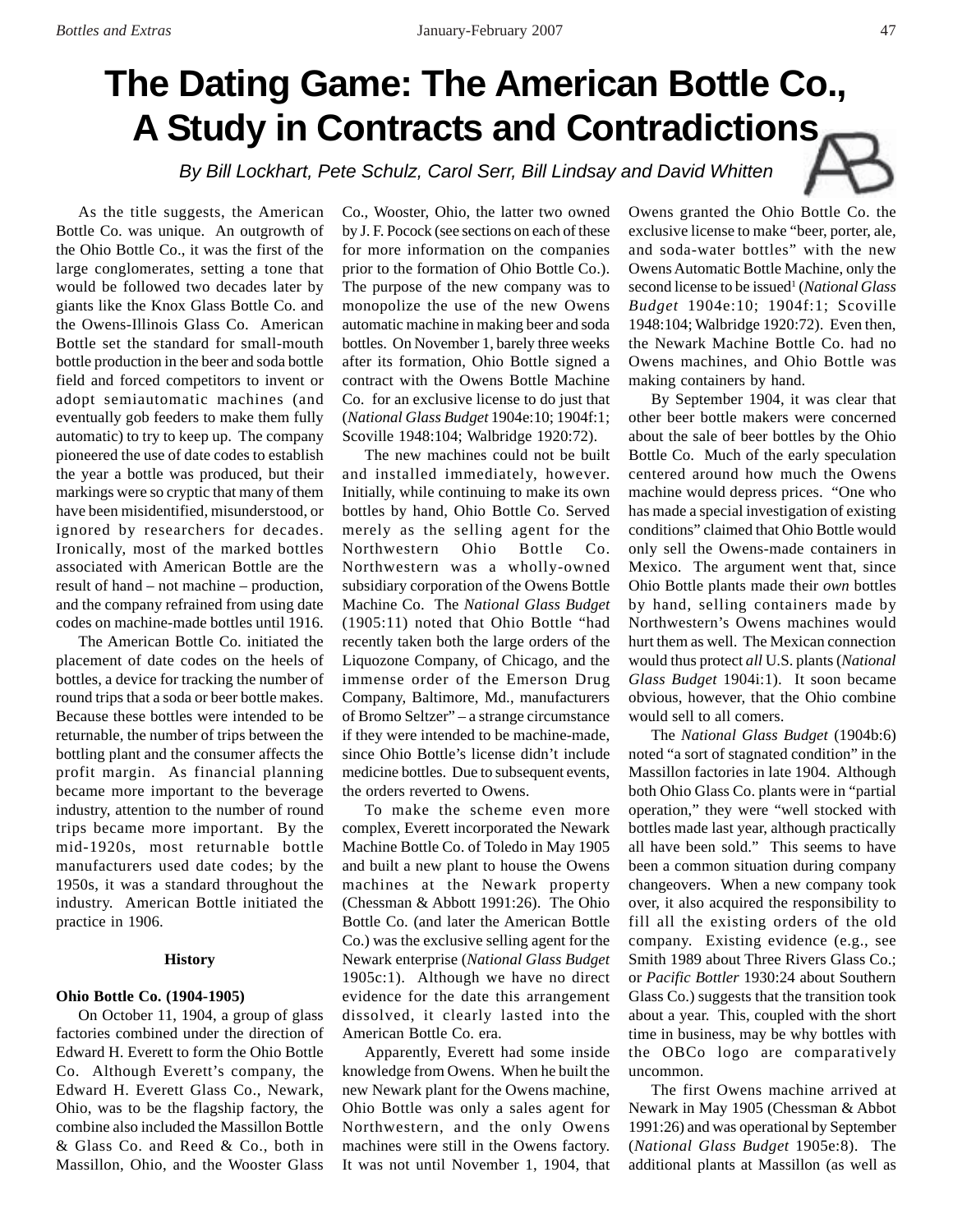the Newark shops) continued to produce mouth-blown beer and soda bottles. The Ohio Bottle Co. was short lived due to the acquisition of two newcomers (see below) to form the American Bottle Co. in 1905 (Toulouse 1971:30-31; 399-400).

The Wooster plant did not survive. The factory closed down at the end of October 1904 (*National Glass Budget* 1904c:4). By November, there was "little prospect of reopening" (*National Glass Budget* 1904d:10). Charles Blair, an American Bottle Co. representative at Wooster explained that "our effort last season to operate this plant cost us so much money that we do not care to repeat the experiment unless we are assured that sufficient boy labor at the same price we are paying at our other plants can be secured" (*National Glass Budget* 1905f:9). A year later the plant was sued by local investors for failure to operate according to its contracted schedule (National Glass Budget 1906:10). We have found no evidence that the plant was ever again in operation.

# **American Bottle Co. (1905-1929)**

In 1905, the combine was strengthened with the addition of two factories owned by Adolphus Busch (in Belleville, Illinois, and St. Louis, Missouri) and the Streator Bottle & Glass Co., Streator, Illinois. With this strong influx from Illinois and Missouri, "Ohio" was no longer appropriate, so the name was changed to the American Bottle Co.<sup>2</sup> The new merger took place between August and September of 1905 and increased the number of plants in the conglomerate to seven (Scoville 1948:104; Toulouse 1971:31).<sup>3</sup> The *National Glass Budget* (1905g:1) reported the new combine on August 26 and noted that the Owens machine had "been giving perfect satisfaction; the product, owing to its uniformity in structure and fluid capacity, has been finding a ready market."

American Bottle had maintained the same arrangement for selling Owens-made products as its predecessor. The Newark Machine Bottle Co., now equipped with two Owens machines at its Newark plant, actually made the bottles, and American bottle marketed the product. Anheuser-Busch was one of the largest customers (*National Glass Budget* 1905h:1). Again, like its predecessor, the American Bottle Co. also manufactured bottles with mouthblown production at all of its plants.

The Owens Bottle Machine Co. acquired control of the majority American Bottle Co. stock (more than 80%) in 1916, but the plants continued to operate under the American Bottle name. The management made that position clear by stating:

the present officers of The American Bottle Co. will continue in charge of its operations; that The Owens Bottle Machine Co. has simply acquired a majority of the American company's stock, and that the transaction will in no manner change the personnel of The American Bottle Co. and its Management (*National Glass Budget* 1916:1).

It was not until the merger that created Owens-Illinois Glass Co. in 1929 that American Bottle officially lost its standing as an independent company (Moody's 1932:2209).

# **Individual Plants**

Each plant also developed its own history. Although the factories all belonged to the same firm, they were treated quite differently, and different ones were gradually eliminated.

#### **Wooster**

The former Wooster Glass Co. was only open from 1900 to 1904. It was the first casualty of the Ohio Bottle/American Bottle combine. Although the Wooster plant remained in the possession of American Bottle, it never reopened. A labor problem (see above) closed the factory in 1904, and it was never resolved.

# **St. Louis**

Busch's St. Louis plant was only a part of the combine for a short time. According to Toulouse (1971:30), "eventually Busch withdrew his St. Louis operations from the merger." Toulouse (1971:400) also placed the withdrawal "after a few years." However, a 1908 article showed that the Adolphus Busch St. Louis plant was operating under the Adolphus Busch name by October 1908 (*Commoner & Glassworker* 1908:1). Empirical evidence (see AB-Connected-plus-Co below) suggests that Busch may have withdrawn the plant by 1907 or even by late 1906.

The plant had burned in early 1905, but it was being rebuilt by August. Although rumors circulated that the plant might get Owens machines, there is no indication that it ever happened (*National Glass Budget* 1905g:9). It is possible that the plant was probably not back in service prior to 1906.

# **Belleville**

Early, there were rumors that the Belleville plant would receive automatic machines (*National Glass Budget* 1905b:6), but we have found no documentary evidence that the plans materialized. However, we have hypothesized that the AB-connected mark was used exclusively by the Busch plants. We have observed very few machine-made, 11- or 12-ounce beer bottles embossed with the AB-connected mark. While not conclusive, these suggest that perhaps a single machine was operating prior to the closing of the Belleville plant.

In fact, Belleville was American Bottle's third casualty. According to the *Belleville News-Democrat* (12/27/1998), "Walkouts and strikes by American Bottle workers in other places resulted in closure of the Belleville plants in 1909. They never reopened." These "walkouts and strikes" may have been in reaction to a serious reduction in production by beer bottle manufacturers. American Bottle noted that the effects of state and local prohibition had resulted in a 40% reduction in production. According to the company, payroll, normally \$300,000, was reduced by \$180,000 (*Commoner & Glassworker* 1909:2). Possibly, problems with "small help," such as was experienced at Wooster, contributed as well.

Toulouse (1971:423) is contradictory about the closing date for the Belleville plant. He noted (page 32), "In 1916 the company was purchased by the Owens Bottle Machine Co.4 ...It was then operating five plants ...Belleville, Ill. ...the following year three were closed, leaving Streator and Newark." This suggests that the Belleville plant was in operation until 1916. However, on page 27, he stated that "Busch had been a hand plant all these years, which is one reason why the American Bottle Co. immediately closed the Belleville plant." The word "immediately" suggests the plant was closed in 1905. Finally, on page 423, he noted that "in 1909 . . . with the Adolphus Busch plant, now American Bottle Co., also shut down, most of the glassblowers of the area left for other fields." This places the closing about 1908 or 1909. Both empirical and documentary evidence (see Who Used Which Marks?: Empirical Testing below) support a closing date of 1909.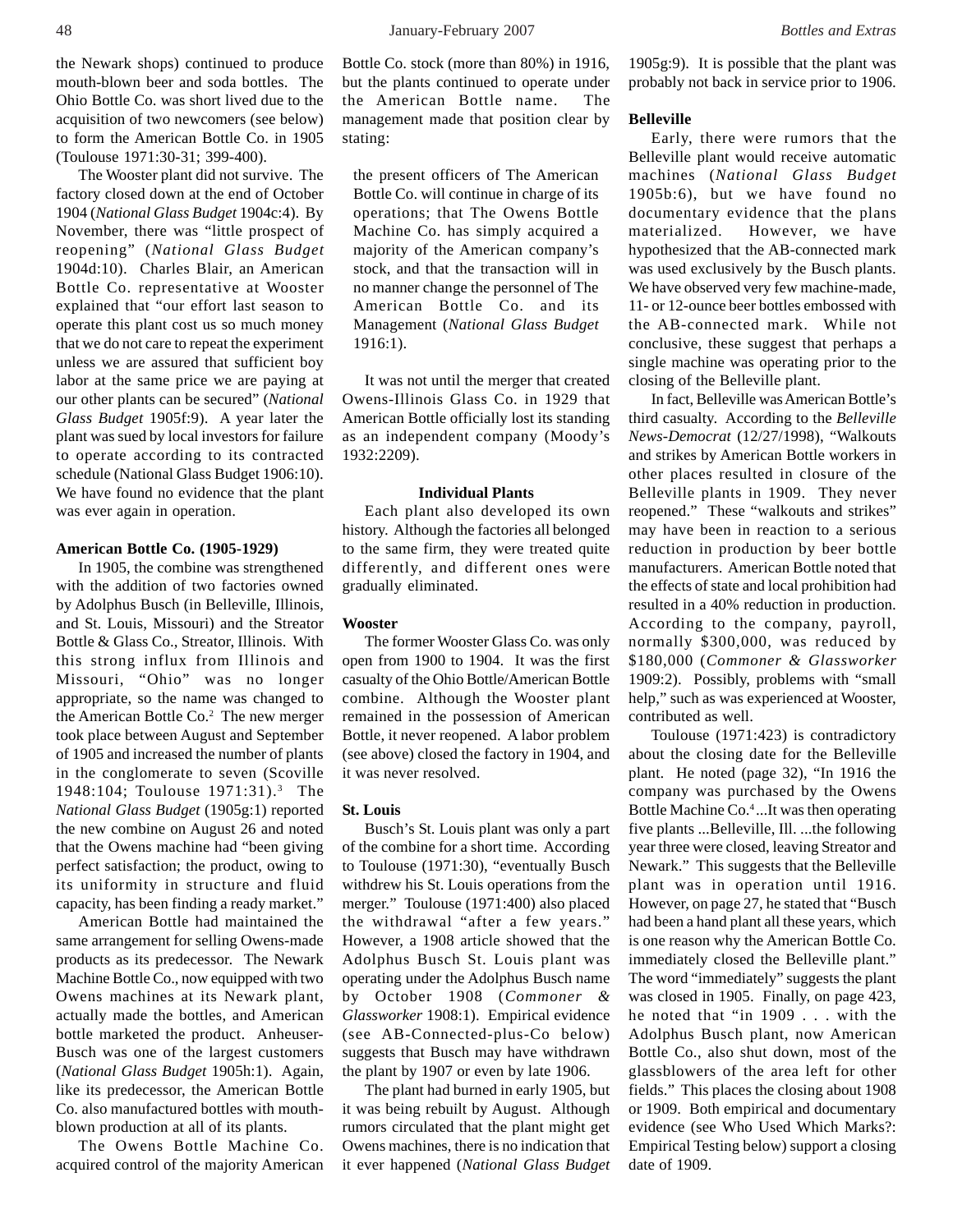# **Massillon**

Apparently, all three plants of Reed & Co. survived into the Ohio Bottle Co. era, although they were discussed as "furnaces, Nos. 1 and 3" (*National Glass Budget* 1904d). The article added that "the No. 1 furnace at the Reed & Co. plant is the largest in the city." A follow-up article noted the lighting of the furnace in No. 2 (*National Glass Budget* 1904h).5 David Reed, former owner of Reed & Co. became manager of the Massillon plants (*National Glass Budget* 1904d:10; 1904h:5). However, the Massillon plants (both the former Reed & Co. and the former Massillon Bottle & Glass Co.) all closed in 1913. A major flood damaged the former Reed & Co. plant so badly that it never reopened (Reed & Co. n. d.) and destroyed the former Massillon Bottle & Glass Co. factory as well (Kane 1978:84; Reed 1980). All of the Massillon plants continued hand production and never operated machines.

# **Newark**

Newark (Everett's original plant) became the flagship factory for the combine and eventually converted entirely to machine production. At least partly because of Edward H. Everett's commanding position in the firm, his original factory received the greatest transformation. The first Owens machine arrived at Newark in April 1905 (*National Glass Budget* 1905a:6), although it was not in actual production until September.6

An interesting and connected event also occurred in late 1905. The training of apprentices was a long tradition among glass factories. Skilled gaffers (blowers) were the backbone of the glass industry. Machine production destroyed the tradition, and Everett made the first move. By December 1905, he had virtually eliminated the apprentice program at Newark. Although he retained very few apprentices in the "western factories" (i.e., Massillon, St. Louis, and Belleville), he abolished the practice at Newark, stating that "he would be ashamed to put a boy on the bench to learn to blow because there would be no trade before his apprenticeship was ended" (*National Glass Budget* 1905i:4; also see Chessman & Abbott 1991:26).

In 1907, Everett built a "huge new addition that would cover seven acres" at the Newark factory. Although the sources are unclear, at some point, the Newark Machine Bottle Co. dissolved, and American Bottle became the direct producer of machine-made bottles, rather than the selling agent. This may have been connected with Everett's major construction move at Newark in 1907.

In 1907, the plant had 15 Owens machines that produced six railroad carloads of bottles per day, yet orders demanded almost 17 carloads per day. The new operation included furnaces for mouthblown bottle production (Chessman & Abbott 1991:32). The number of machines had grown to 27 by 1909 (*National Glass Budget* 1909:1). Hand manufacture, however, was on its way out. "The Company started to phase out its handblowing furnaces, until by 1914 there were just 34 Owens machines doing all the work in its remaining plants at Streator, Illinois[,] and Newark, Ohio" (Chessman & Abbott 1991:36).

In 1916, the Owens Bottle Co. became the majority stockholder of the American Bottle Co., thereby controlling its operation. American Bottle did not actually lose its identity until the merger of the Owens Bottle Co. and Illinois Glass Co. On May 1, 1929. The Newark plant operated under Owens control until the merger that created the Owens-Illinois Glass Co. on May 1, 1929, but it was closed the following year (Chessman & Abbott 1991:37; Toulouse 1971:32).

# **Streator**

Streator also became a machine plant, but the conversion was more gradual. The number of machines, however, continued to grow, and it, too, abandoned hand manufacture by 1914 (Chessman & Abbott 1991:36). The Streator factory remained a production center for Owens-Illinois, although the "lower works" ceased glass making in 1918. The remaining Streator plant (an Owens-Illinois factory after 1929) burned in 1938 and was never rebuilt (Toulouse 1971:32).

# **Bottles and Marks**

The Ohio Bottle Co. was licensed to produce beer, porter, ale, and soda bottles on Owens automatic machines (Miller & McNichol 2002:6). Empirical evidence, however, shows that export beer bottles were the single most important product produced by hand. While Hutchinson and crown-finished soda bottles were also manufactured, they appear to all have been made by hand. This situation apparently continued after the American Bottle reorganization, with beer bottles dominating production until prohibition.

Manufacturer's marks used by the Ohio/ American combine fall into three temporal categories: 1) those used by the Ohio Bottle Co. from 1904 to 1905; 2) those used by American Bottle from 1905 to 1916; and 3) those used by the American Bottle Co. under the control of the Owens Bottle Co. for products made at Streator and Newark (1916-1929). It is important to note that virtually none of the American bottle marks appeared on machine-made containers (see Who Used Which Marks?, AB-connected).

# **Ohio Bottle Co. (1904-1905)**

# **O.B.C. (1904-1905)**

Toulouse (1971:30) claimed the only mark known for the Ohio Bottle Co. was O.B.C., and the company was only in business from October 11, 1904, to September 7, 1905 (Toulouse 1971:399). Kroll (1972:3) also suggested this mark for the Ohio Bottle Co., but his recording was *not* reliable, and he probably parroted Toulouse. Thus far, we have not located an example of this mark aside from the references by oulouse and Kroll. Rydquist (2002:4), too, noted that he had not seen this mark.

# **O.B.Co. or O.B.CO. (1904-1905)**

The Ohio Bottle Co. only used this mark, always with punctuation. The mark is found usually embossed on bottle heels. Basemarks occur, usually in a downward arch and always with a lower-case "o" in "Co." **[Figure 1]**. All heelmarks we have seen used an upper-case "O" in "CO." **[Figure 2]**. Heelmarks are generally unaccompanied by any codes, but basemarks often have a single-digit number in the center. All marks should be dated to both years (1904-1905) that the company was in business. All marked Ohio Bottle Co. containers we have examined were mouth blown into molds. The very few produced by the Owens machine prior



**Figure 1:** Ohio Bottle Co – Basemark [Lockhart]

to the end of the company must have been unmarked.

 Mobley  $(2004)^7$  listed twelve beer bottles, all embossed on the heels with O B CO along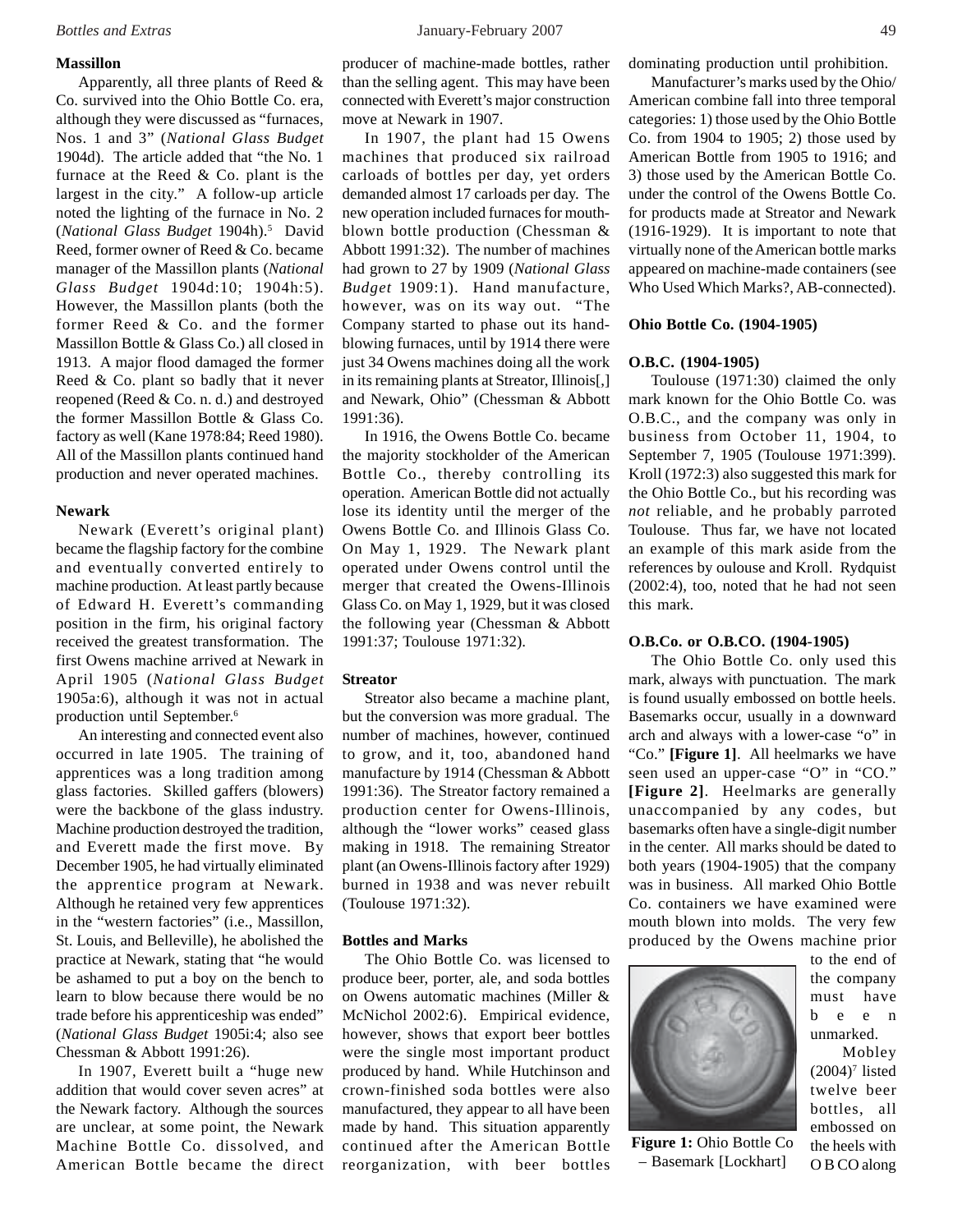

**Figure 2:** Ohio Bottle Co – Heelmark [eBay]

with numbers in two lines (with one exception) on the base. The numerator (top line) was a two- to four-digit number, but the denominator (bottom number) was always a single digit (in one case, an "A"). Denominators ranged from 1 to 7, but numerators ranged from 37 to 1239. All were on mouth-blown bottles with a variety of finish styles. The numerators were probably catalog numbers; two identical markings (1109/2) were found on virtually identical bottles embossed on the sides with markings from two different breweries.

#### **American Bottle Co. (1905-1916)**

[According to Johnson (1971:128), there was another American Bottle Co. in business in Vineland, New Jersey, from 1893 to an undisclosed date. It is not known if this American Bottle Co. marked its bottles, or, if so, what with. In any event, the plant was not connected with the Ohio/ Illinois American Bottle Co.]

Timing is important. Few bottles were probably produced during 1905. The merger that formed American Bottle Co. did not take place until August-September. There was almost certainly some administrative delay, so production under the American Bottle name is unlikely to have commenced prior to October and possibly began later. If any bottles were made using American Bottle marks in 1905, they were not date coded. The earliest date codes we have seen are "6-B" and "6-S." We have included 1905 in the date ranges below, although it was probably the least likely year of production.

# **Date Codes**

The American Bottle Co. appears to have been the first glass manufacturer to offer date codes to its customers. There was a possible exception in 1901-1903, when Hutchinson-style soda bottles from the Illinois Glass Co. were embossed with "'01," "'02," or "'03." If these were date codes, they were abandoned after 1903 and never again used by Illinois Glass.

It seems that American Bottle got the idea for date codes from the brewers. Bottles from the Rochester Brewing Co., Boston Branch, were embossed with script

"93," "95," "96," and "97" under the name (also script) on the body. These are almost certainly date codes for 1893-1897. The Harvard Brewing Co. had the word "REGISTERED" at the heel, along with "98," "00," "1900," and "1901" embossed on the body (in quotation marks) below the company designation – again references to 1898-1901. Some of the bottles for each of these breweries were made by Everett. Similarly, W.H. Jones & Co. (a distillery, not a glass house) used a four-digit date code on its whiskey bottles from 1896 to 1915 (Samuelson 2006:11-12.

Chessman and Abbott (1991:flyleaf) show codes of E1, E2, E3, E4, and E5 that they attribute to Everett's factory. Unfortunately, they offered no explanation for the marks nor any indication of what they were used on. However, Creswick (1995:50) listed grooved-ring wax-sealer jars with "E1," E2," and "E5" embossed on the bases. Although Creswick made no attempt to identify the maker, these are obviously the marks referred to by Chessman and Abbott. These may or may not be date codes. An E4 mark was also used by Essex Glass Co. on milk bottles, but that cannot be confused with Everett, who never made milk containers.

# **AB-connected (1905-1909)**

Toulouse (1971:26-27) attributed the AB-connected manufacturer's mark to the Adolphus Busch Glass Manufacturing Co., Belleville, Illinois, and dated its use between about 1904 and 1907. Ayres et al. (1980), however, noted cases where the mark was followed by "Co." – a configuration that is much more in keeping with the American Bottle Co. name. We concur with the Ayres group and further assign the mark to the Belleville, Illinois factory (see Who Used Which Marks?). For more discussion of the background of the mark and research leading to the identification,

> see Lockhart (2004a; 2004b).

 The ABconnected mark is generally f o u n d embossed on the bases of beer bottles **[Figure 3]**. Additionally,



**Figure 3:** AB-Connected Mark on Beer Bottle Base [eBay]

we have yet to find it on body embossed beer bottles. All known examples of the mark on beer bottles have two common characteristics: 1) the bottles have no embossing on the body – they were made for the addition of paper labels; and 2) they are of the export style bottles with crown finishes. In addition, all but a very few examples were blown into a mold.

Whereas beer bottles with the ABconnected mark are ubiquitous, soft drink bottles bearing the logo appear to be scarce. The few known soda bottles marked with AB-connected follow a different pattern.



(1999:21, 36), for example, showed two examples, both of which included circular plate molds on the front embossed with the

names of local Arizona bottlers **[Figure 4]**. These were a crown-finished bottle embossed AB (connected) 170 on the reverse heel, and a Hutchinson bottle marked AB (connected) 32, also on the reverse heel. Miller dated the bottles 1905- 1906 and 1906-1907, respectively. The numerals following the marks may be catalog numbers.

The AB-connected heelmarks also occasionally appear on beer bottles. In two cases, we have also found basemarks on machine-made beer bottles. Although we have observed literally hundreds (possibly even thousands) of bottles with the ABconnected mark, we have only seen two with machine characteristics **[Figure 5]**. We found no other American Bottle Co.



**Figure 5:** AB-Connected Mark on Machine-Made Beer Bottle [Lindsey]

marks on machinemade bottles (with two possible exceptions discussed later in this study). Date

codes that we have seen associated with the ABconnected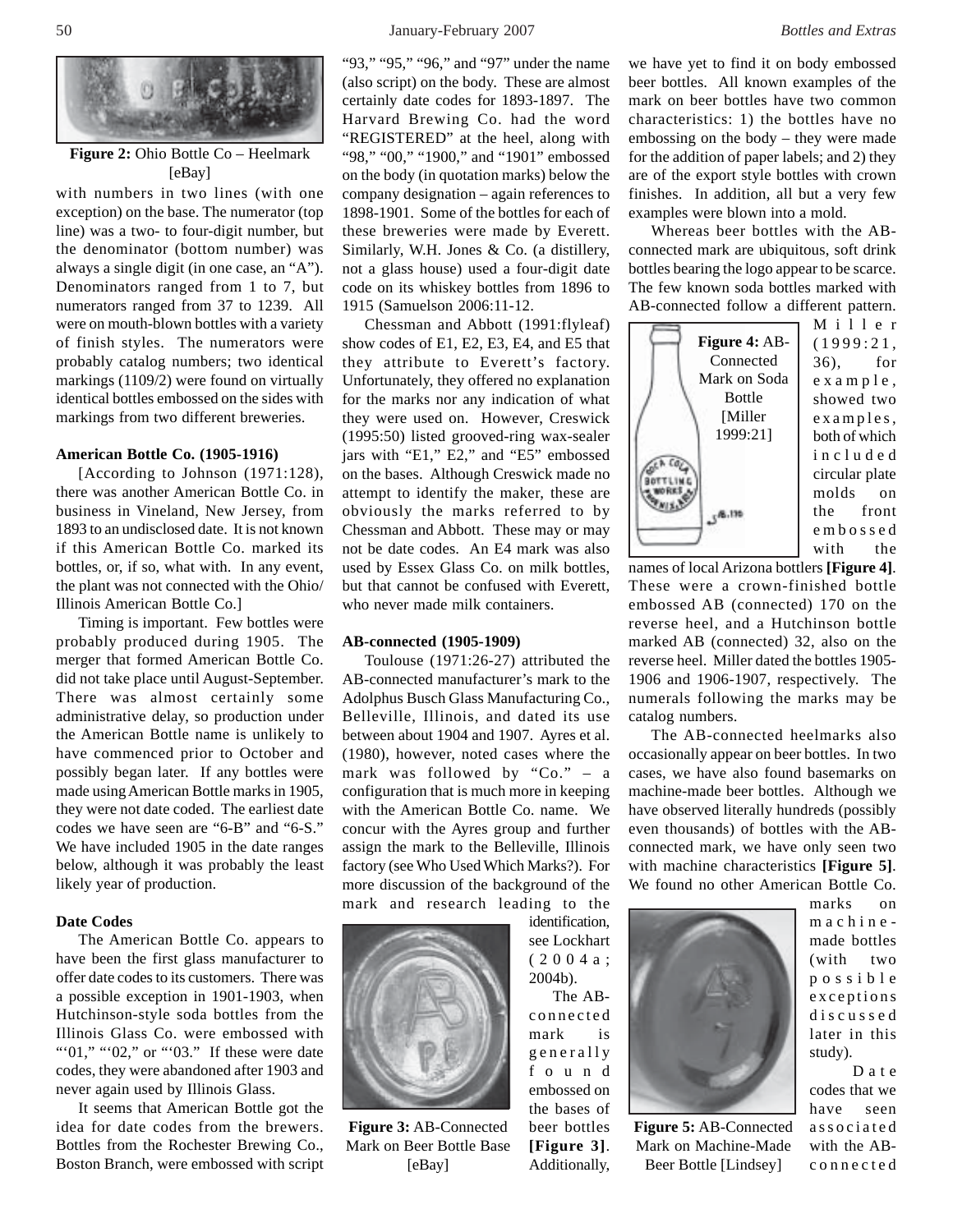mark range from "6-B" (identifying the Belleville plant and the year, 1906) to "9- B" (1909). It is, however, possible that bottles were made with no date codes during the September to December period of 1905. We therefore suggest a date range of 1905 ca. 1909 for the mark. For a discussion of factory identification and date codes, see Who Used Which Marks?

#### **AB-connected-plus-Co (ca. 1906)**

This mark is rare, and we have only seen two examples, both on bases accompanied

> by a "6-B" date code on the heels **[Figure 6]**. There is also a letter/ number combination below the mark and a number below the letter/number



**Figure 6:** AB-Connected Mark with "Co" [Lockhart]

combination. Because the mark seems to be limited to this single year, and because of the factory code, we hypothesize that the mark was used by the St. Louis plant that Busch withdrew from American Bottle by 1908 (see Who Used Which Marks? for a more detailed discussion). This hypothesis suggests two additional propositions. First, the St. Louis factory may have been withdrawn as soon as early 1907 (no date codes after 1906).<sup>8</sup> Second, the "B" in the code might indicate "Busch" rather than "Belleville." Unless we find new evidence, we consider a date of ca. 1906 the best choice for this mark.

# **ABCo in an arch (ca. 1907)**

We have only seen a single example of this configuration on the base of an export beer bottle. Because the accompanying heelcode was "7-B," the producing factory was probably Belleville, and the date was 1907. However, this may also be the 1907 mark of the St. Louis plant.

# **ABCo horizontal across the base (1905- 1914)**

The ABCo mark was embossed on beer and some soda bottles across the center of the base **[Figure 7]**. The logo was used in two main variations, large and small, although we have not been able to correlate the differences with specific plants or date codes. The mark was often accompanied

*Bottles and Extras* January-February 2007 51

by date codes but was also frequently by itself. It was used with the "B" series codes ("6-B" through "9-B") and the "S" series ("6-S" through "11-S" and "S-11" through S-14"). Feldhaus (1986:77, 84) also showed the 0-S, 12-S, 13-S, and 14-S codes on ABCo beer and soda bottles. The 0-S indicates a manufacture date of 1910, and this has been misidentified in the literature as O-S (indicating an alphabetical combination rather than a number/letter

combination). Feldhaus data also show that both 12- S, 13-S and S-12, S-13 were used by the company. Unless these marks are confirmed by other sources,



**Figure 7:** ABCo Basemark [Lindsey – TUR]

however, they should be questioned. Feldhaus is riddled with typographic errors, so these may actually reflect the S-12, S-13, etc. series.

Variations include A B CO (large letters), A B Co (large letters), A. B. Co. (large letters), and A B CO (small letters) on bases. All may appear with or without numbers or letter/number combinations. Occasional odd heelmarks occur with ABCo bases, including 0-3, B9-S, 8-5, and 3-9, although these may all be mis-readings of indistinct embossing.

As noted with the AB-connected mark above, the ABCo mark was also likely used with no date code in 1905. Thus, the mark was probably used from 1905 to 1914 and possibly until 1916. For more information about date/factory codes, see Who Used Which Marks?

#### **A.B.CO. horizontal on heel (1905-1914)**

The A.B.CO. heelmarks we have seen all used an upper-case "O," usually included punctuation, and frequently were followed by three- or four-digit numbers that were probably model or catalog codes **[Figure 8]**. Sometimes a single numeral or letter was placed under the other



**Figure 8:** ABCO Heelmark – Note S12 Date Code [eBay]

numbers. However, we have only found the heelmark in conjunction with a single date code (0-S) indicating a manufacture in 1910. One other exception had a "7-8" code to the left of the logo (Mobley 2004). It is possible that this is a misreading of a "7-S" or "7-B" date code. Although less common than the basemark, the heelmark was probably used during the entire tenure of the company's hand production (1905- 1914).

# **"SABCo"**

Although this mark was listed by Mobley (2004 – two examples), Miller (1999:17 – one example), Fowler (1998:21, 26, 41, 69 – four examples), and Clint (1976:194 – one example), this is actually the same ABCo heelmark described above with a typical American bottle date code instead preceding the logo and lacking any spacing. For example, 7-SABCo means the bottle was made by the Streator plant of the American Bottle Co. in 1907. Date codes range from 6-S to 11-S (including "0" for 1910). Although these are listed with both a capital and lower-case "o," we have not examined enough examples personally to state that as certain.

# **S**

Peters (1996:9) claimed that an "S" mark was used by the American Bottle Co. for bottles made by the Streator plant. Unfortunately, he did not justify his assertion, and he may have been referring to the 16 S series (below). Circumstantial evidence from Arizona Coke bottles suggests that the "S" may have been used on Coca-Cola bottles only by Southern Glass Co. (Personal communication, Mike Miller 9/19/2006).

#### **American Bottle Co. (1916-1929)**

When the Owens Bottle Co. bought the controlling stock in the American Bottle Co., there were only two factories still in operation, Streator and Newark. Both of these were equipped with Owens machines and had eliminated hand production.

# **16 S Series (1916-1929)**

Beginning in 1916, the former American Bottle Co. plant at Streator, Illinois, began marking its bottles with twodigit date codes, followed by the letter "S" – then a one-or two-digit "mold" code **[Figure 9]**. The marks are always embossed horizontally on the heel of the bottle, and we have only seen them on soda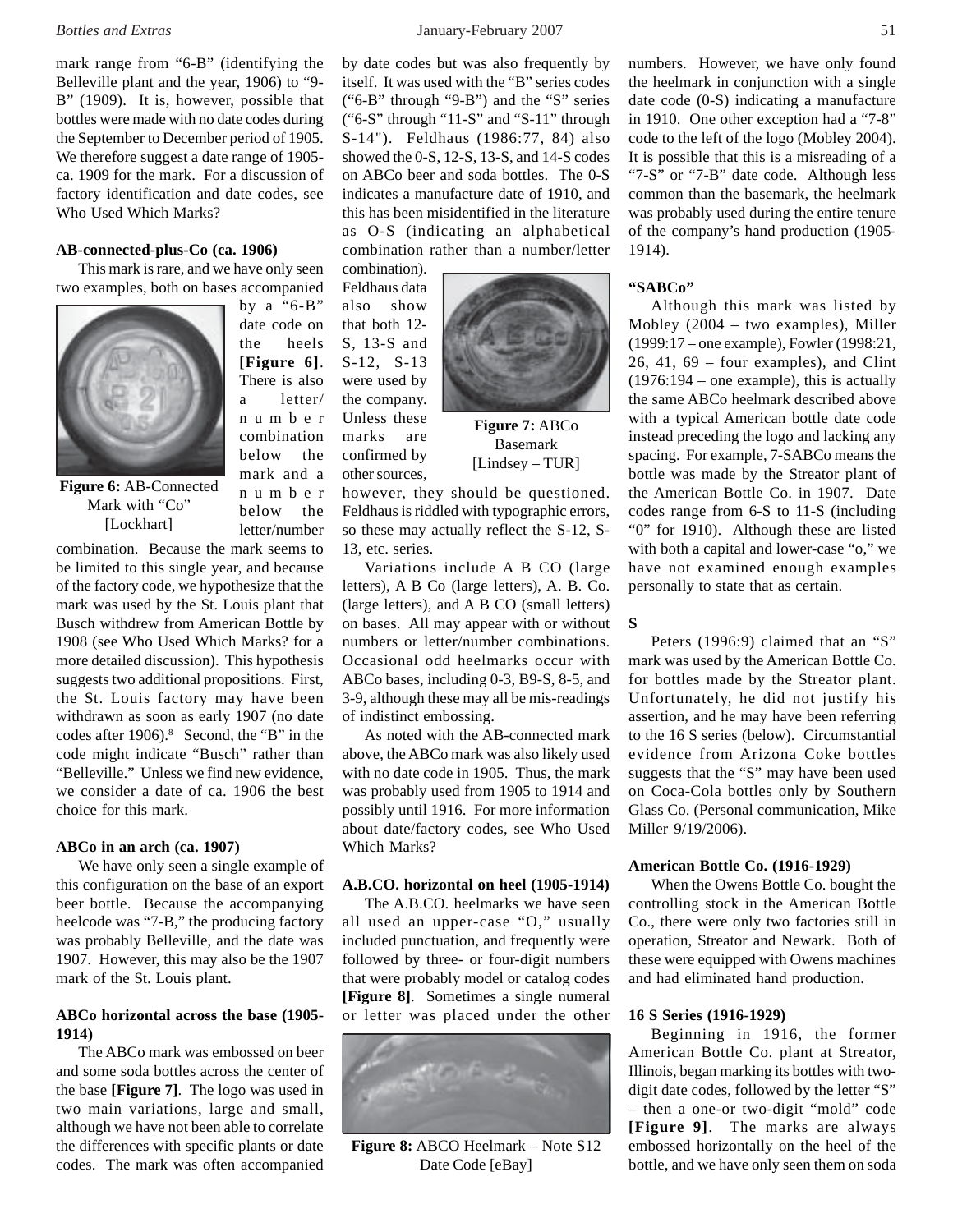

**Figure 9:** 16 S Date and Plant Code [Lockhart]

or beer bottles, usually the former. The preponderance of soda bottles is hardly surprising, since most of the life of the mark was during Prohibition. All bottles bearing the mark are machine made and have what looks like a later Owens scar (with virtually no "feathering") on the base.

The mark was most prevalent during the earliest seven or eight years of its use (see S 20 series below). Toulouse (1971:455) noted that "it is rare to find a year designation by a number higher than 21, 22, or 23." However, we have recorded date codes as high as 29 ("29 S 2"), although the most common codes are 16- 18. We have yet to find a date code of 19 or 20, a phenomenon possibly related to Prohibition (although we are unable to present a complete explanation).

While we concur with the Toulouse observation about the date codes becoming less common after 1923, he failed to explain the phenomenon. The explanation requires another observation: Most bottles with the 16 S series marks are also embossed on the body with information identifying the bottler or brewery. The company devised a completely separate marking system for "slick-sided" bottles (i.e., those without side or body embossing – see 20 S series below). All bottles connected with American Bottle during this period were machine made.

The gradual disappearance of the 16 S series of marks corresponds with a national trend in the soft drink industry toward bottles with paper labels. From the earliest development of embossed body labels in the early 1800s (Lockhart et al. 2006a:in press), the style had become increasingly popular with beverage bottlers in the U.S. Beginning about 1916, however, an increasing tendency toward the use of paper labels on soft drink bottles swept the industry (see Lockhart 2003:24-25). Paper labels had been the industry standard for beer bottles in the West since Anheuser-Busch first used Pasteurization to enable the sale of bottled beer at long distances (although there were exceptions). Eastern and Midwestern bottles were made in both embossed and paper-label patterns, but near-beer bottles during Prohibition were

primarily paper labeled. As the trend toward paper labels increased, the use of the 16 S series of marks (associated with embossed bottles) decreased.

Toulouse (1971:454) reversed the order of the mark and was confused about the configuration, listing it as  $S_{17}$ . Although we have examined literally hundreds of bottles with the 16 S series of marks, we have yet to find a single bottle with the  $S_{17}$ configuration.

# **16 N Series (1916-1929)**

Similar to the 16 S series, the 16 N series identifies the product as being made at the Newark, Ohio, plant. These bottles are much less common than those embossed with the 16 S series of marks. Again, Toulouse (1971:373) presented the configuration as  $N_{17}$ , but we have never seen the mark in this form.

In other aspects, the 16 N series mirrored the 16 S series, except that it was much less common. The marks appeared on machine-made, embossed beverage bottles. The 16 N series seems to have disappeared with the final 1923 date code, but this may be related to the small sample observed. The Newark plant either continued to make unmarked bottles or shifted to the manufacture of other bottle types. The plant may have only made beverage bottles when demand exceeded the production capabilities of the Streator factory.

Oddly, Mobley (2004) listed a "15N 1" (with no space between the 15 and the "N"). This may have been a typographical error; we have found no "15S" or "15 S" marks. It is, of course, possible that Newark used the mark a year earlier than Streator. Mobley also illustrated examples marked with "16 N 5", "17 N 10", and "18 N 6." A final interesting mark was "23 N" (with no final numeral). The numeral to the right may have been very indistinct. It seems as if the Newark factory did not use the mark as much or for as long as Streator. Casi's Coke Collection (2006) showed a "17 N 1" mark.

#### **Earlier "N" Marks**

Members of our group have examined bottles with marks (e.g., 13 N) that do not seem to fit into the above chronology. Another example (14 S) is listed by Mobley (2006). All that we have seen, however, are very faint, and there is a (good?) chance that these are actually later marks. Until we actually observe good "strikes" of the codes, we remain skeptical of the exceptions.

Another problem with these earlier "exceptions" is that they do not fit with historical or other empirical evidence. In 1916, there was a major shift as the Owens Bottle Co. acquired the majority stock in American Bottle Co. Empirically, there follows a large influx of machine-made soda bottles with the 16 S 1, etc. marks and fewer with the "N" code. These large numbers of examples continue until 1918, when they decline (as Prohibition began in many states). Early (and unclear) examples simply do not fit well.

One possible explanation, however, is that these heelcodes either appeared with very lightly marked ABCo bases or that such bases were intended to go with the bottles, but plain bases were used. Our single example of 13 N and Mobley's 15N would still remain the only known marked bottle from the Newark factory during the period and is thus unlikely.

# **AB on Clicquot Club Bottles**

Markings on Clicquot Club bottles add an intriguing dimension to the discussion. Clicquot Club sodas began in 1881 and added the Eskimo logo in 1913. See Hopson (2000) for more information on the company. On at least one style of Clicquot



**Figure 10:** AB Eskimo on Clicquot Club Soda Bottle [Schulz]

Club bottle, the Eskimo logo on the base is flanked by the letters "A" and "B" **[Figure 10]** and at least one of the those has a small "26" embossed below the

"A." This is likely a date code for 1926. It is entirely possible that Clicquot Club

restricted its bottle makers as to how they could mark



**Figure 11:** Fleur-de-Lis with AB Mark [Lindsey – TUR]

destined for Clicquot. This was not unusual. Both Coca-Cola and Pepsi-Cola (Lockhart 2003; 2004l) required

products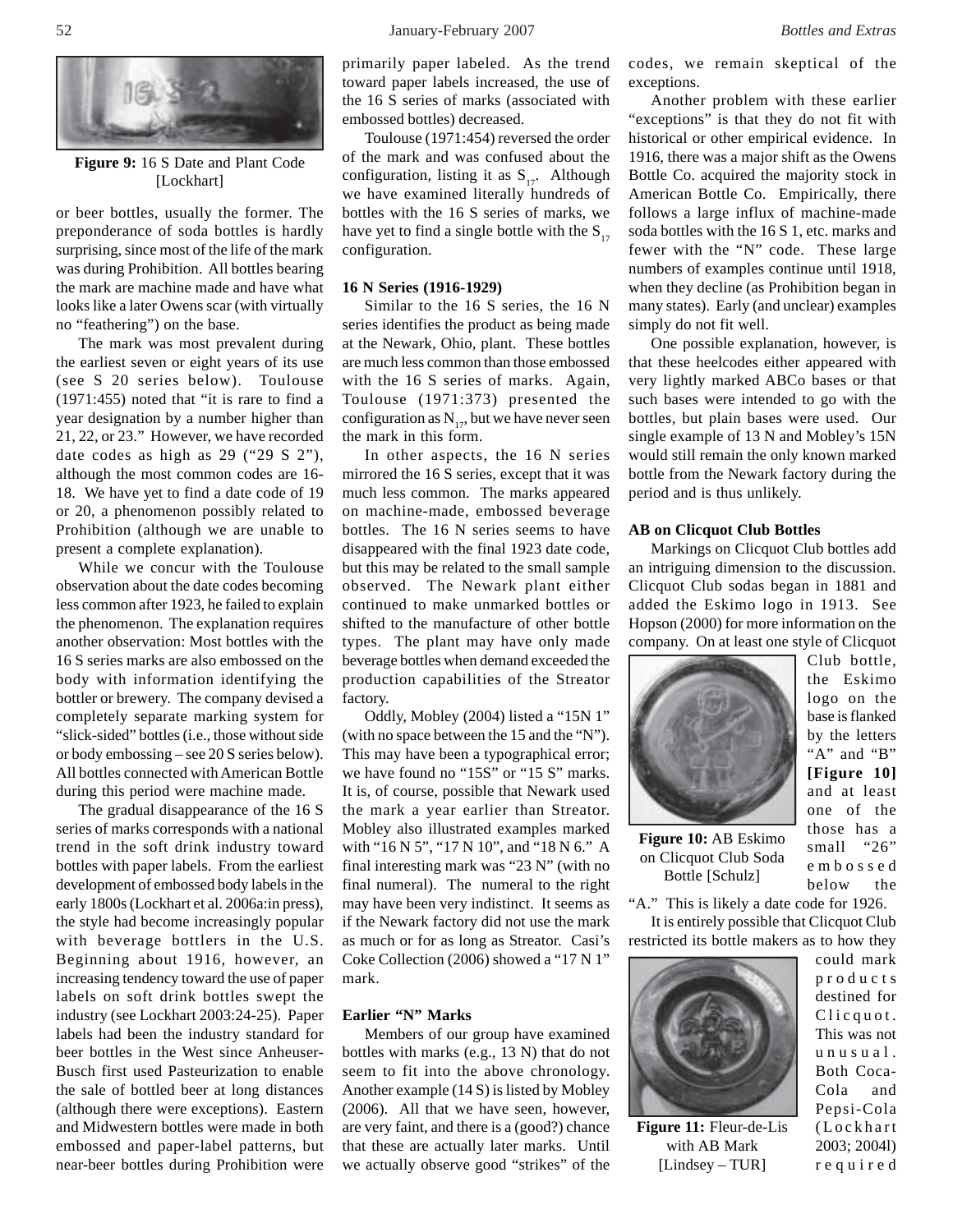specific markings from bottle manufacturers. Thus, the "AB" split around the Eskimo logo may have indicated the American Bottle Co. However, it is also possible that the bottles were made by Adolphus Busch.

Another odd anomaly is an amber base with a fleur-de-lis in the center flanked by an "A" and "B" mark **[Figure 11]**. Since the mark is similar to those on the Clicquot Club bottles, it may have been used by the same company.

# **17 • B • 174**

The 17 • B • 174 mark has been observed on the heels of two squat, amber bottles of the type used for Bevo, the nearbeer or cereal beverage made by Anheuser-Busch from 1916 to 1929 (Plavchan 1969:159, 616). Although this mark is similar to those used by the American Bottle factories during the 1916-1929 period, the font size is slightly larger, and the dots have never been noted in American Bottle marks **[Figure 12]**. The "B" is also problematical, if the "17" is a date code (which is almost certain from the type of bottle). The Belleville plant had closed in 1909.



# **Figure 12:** 17 • B • 174 Heelmark [Lockhart]

The "B" is sans serif, similar to those used by the Buck Glass Co. (see Lockhart 2006). Buck was certainly open during the period, and the plant made beer bottles. We know little about the Buck configuration, however, so this may indeed be the mark of Buck during 1917. Although the Brockway Glass Co. and the Charles Boldt Glass Mfg. Co. both used simple "B" marks, both used marks with serifs (although Brockway used a sans serif "B" mark much later). Although the company was not known for using such a mark, this "B" may have been used experimentally by Adolphus Busch.

#### **54B**

Ayres et al. (1980) noted the 54B mark embossed on the heels of amber and aqua, export beer bottles in the Tucson Urban Renewal (TUR) Collection. The researchers attributed the mark to the Buck Glass Co. (see above) and noted additional numbers of "19," "37," and "41" along with



**Figure 13:** 41B Heelmark [Lindsey – TUR]

the "B" on other bottles **[Figure 13]**. However, when the BRG examined the TUR collection in early 2006, we also discovered heelmarks of the same configuration (large, two-digit number; smaller capital letter) with letters "R," "N," and "C" replacing the "B" (e.g., 245R; 54C; 10N). Thus, it is unlikely that the "B" or any other letter in the sequence indicates a glass company and equally unlikely that the numbers are date codes. All these marks were found on crown-finished, machinemade bottles.

#### **26 S Series (with or without underline)**

Although this mark is occasionally enumerated in archaeological reports, it has yet to be addressed in print. This is actually a group of date/plant codes embossed on the bases of Select style soda bottles (cf. Lindsey 2006 for a discussion of the bottle style) between 1920 and 1930. The marks are found mostly (possibly only) on emerald green (or forest green) and amber bottles, and all are machine made with probable Owens scars.<sup>9</sup> Although there are some exceptions, the majority of these marks are underlined.

Although more data are needed, and a larger sample would be helpful, we may nonetheless make some general statements about this series of marks. As with the 16 S series, the "S" marks in this group are the most common. Bases of these bottles are consistently marked with a two-digit number followed by a single letter, although the marks in the S series fall into four configurations: 1) number - letter, underlined; 2) number letter (no dash, still



**Figure 14:** 29S Underlined Basemark [Lockhart]

underlined); 3) number letter (no underline); and  $4)$ number letter (no underline). Our recorded S series marks extend from 26 (1926) to

30 (1930), and, as noted above, these are far more likely to be underlined than not **[Figure 14]**. The S series marks are horizontally embossed across the center of the base. The "S" almost certainly represents the Streator plant.

The N series marks are usually in the #4 configuration with no dash and no

underline, although there are exceptions **[Figure 15]**. These range from 1925 to 1930 with a single exception that was recorded as N 20. The apparent 1920 date may simply be an anomaly or it may be a case of misrecording.



**Figure 15:** 25N Underlined Basemark [Lindsey – Bottle House]

Like the S series, N series marks are usually embossed across the center of the base. The "N" indicates the Newark plant. As with the previous series, these are much less common than the "S" marks.

# **A.B.Co. / X / 30N**

We have seen a green base embossed with A.B.Co./X/30N **[Figure 16]**.

Although it would be nice to find a complete bottle, this one may be a transition bottle from the older ABCo logo to the newer {numeral} {numeral} {letter} mark (see 16 S Series below). It may also be a

case where an old baseplate was reused with a new mark added to it. A similar base was used by the Root Glass Co., also with a 1930 date code **[Figure 17]**. By that time, Root, too, was under Owens

control. Whether these "X" marks are connected in some way is currently unknown.

#### **Who Used Which Marks?**

Chessman and Abbott (1991:26-28) presented compelling evidence that Edward H. Everett was the primary power behind



**Figure 16:** ABCo with X and 30N Date Code [Serr]





**Figure 17:** Root Mark with X and 30 Date Code [Lindsey]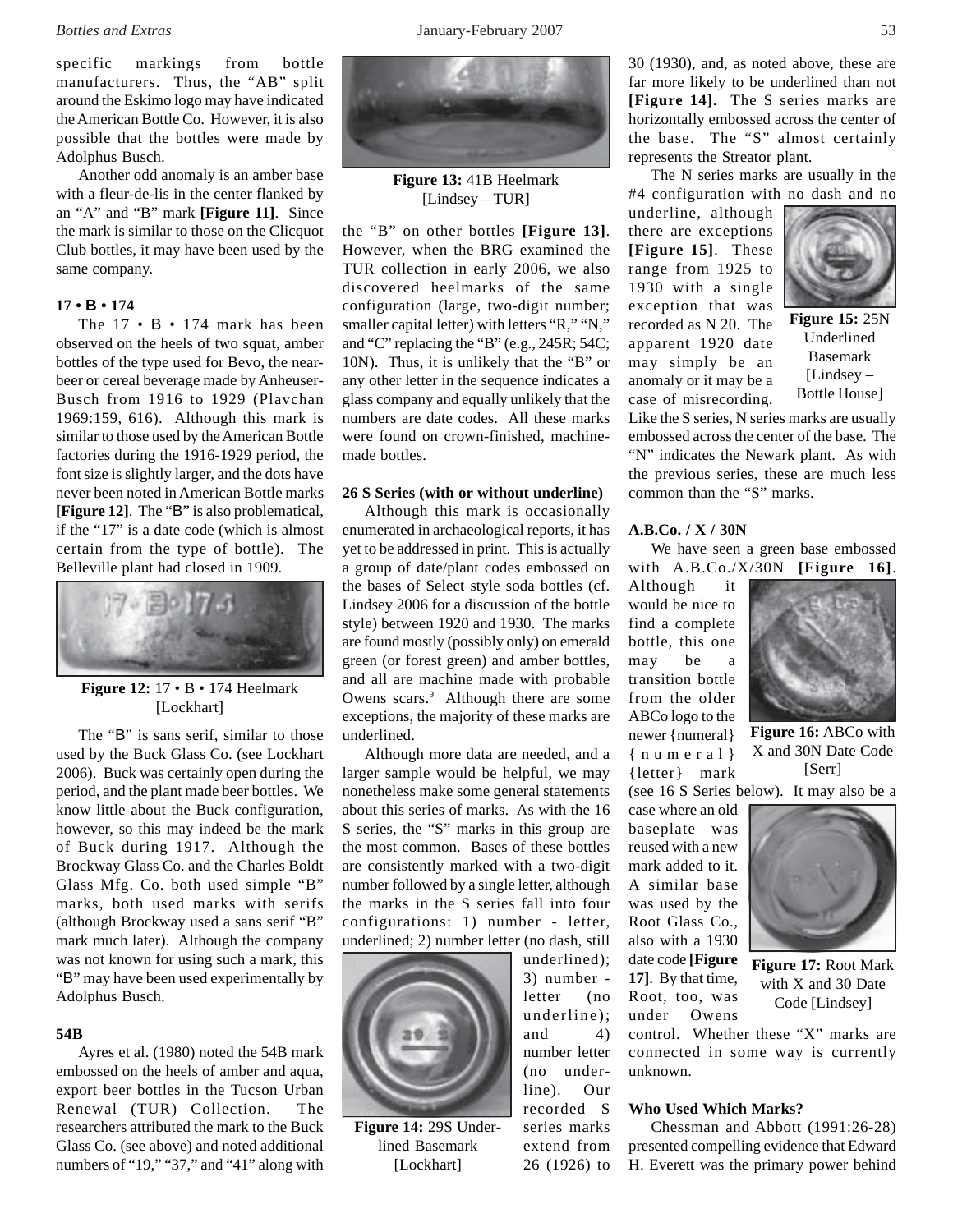#### 54 January-February 2007 *Bottles and Extras*

American Bottle. While Adolphus Busch was a powerful figure (as Chessman & Abbott also noted), his focus was on beer; bottles were only important as a mode of conveyance to move his brew from the brewery to the customer. As a result, Everett converted his home factory in Newark, Ohio, into the primary plant of the company devoted to manufacturing bottles with the new fully automatic machinery.

Although machine production did not begin until 1905, by 1909, the Newark plant operated 27 machines. The Streator plant only had a dozen machines during the same year with two others being installed (*National Glass Budget* 1909:1). The Streator plant already maintained a few semiautomatic machines acquired prior to the merger. Both factories included some hand shops prior to 1914 (Chessman & Abbott 1991:32). It is unlikely that these hand units contributed a significant amount of production in the later years of their use.

The remaining plants, with the exception of a possible machine at Belleville, Illinois, were operated by hand. Even though Toulouse (1971:32) indicated that hand blowing continued for the entire tenure of the company (noting, for example, 12 tanks for hand blowing in 1915, a year prior to the sale of the factories to Owens), that was refuted by other information (see history section). All the plants except Streator and Newark (and Busch's St. Louis factory, withdrawn by at least 1908) had ceased operation no later than 1913.

We may extrapolate answers to some heretofore unexplained quandaries from the above information, although other questions will probably remain unanswered. We will probably never discover, for example, why virtually none of the pre-1916 machine-made bottles from American Bottle were embossed with *any* sort of company identification. Although members of this group have examined literally hundreds (probably thousands) of beer bottles, we have only discovered two that were machine made and contained the AB-connected mark. We have found no machine-made bottles with the ABCo mark (with the possible exception of the Clicquot Club and "X" bottles discussed above). With those very few exceptions, all bottles marked with logos from American Bottle were mouth blown.

It is well known that molds on the Owens machines were difficult to change; therefore, it was not profitable to make small quantities of bottles. Thus, smaller companies ceased having their names embossed on bottles. Most bottles made by Owens machines in the first half of the  $20<sup>th</sup>$  century were generic. This, however, does not explain why American Bottle failed to mark baseplates with their logo. It is possible that the bottles were originally unmarked because of the rush to begin production, and the practice, once set in motion, may merely have continued.

A previously unexplained phenomenon centers around why we find date codes in the 6 - S (probably indicating the Streator plant) and 6 - B (probably indicating the Belleville factory) series, but we have yet to find a single coded bottle from the 1905- 1915 period, embossed with an "N" mark that would indicate Newark.<sup>10</sup> It is certain that the Newark included hand production in its inventory, and virtually all known bottles with the "S" and "B" codes were hand made. Why the flagship plant neglected to mark its bottles is currently unknown.

Another quandary centers around the marks, themselves. Why did American Bottle use two marks, with one subvariation? To date, we have only discovered the ABCo mark, embossed horizontally across the central or upper section of the base (or in a single case, in an arched format) or on the heel and the ABconnected mark that is usually either embossed across the central or upper basal sections or occasionally on the heel (the latter, usually on soda bottles). A scarce sub-variation of the AB-connected mark includes the abbreviation "Co."

We suggest a new hypothesis that explains the variation and distribution of the marks. This explanation is based on the well-known ego of Adolphus Busch (see Hernon & Ganey 1991:1-83). Although this is speculation, it is possible that Busch demanded a slightly different mark for his two factories. Even though it would be the mark of the American Bottle Co., it would still clearly identify his plants. In addition, the AB-connected mark would also signify Adolphus Busch.

The hypothesis that the AB-connected mark belongs to the former Busch factories also explains the Toulouse misidentification of the mark as belonging to the Adolphus Busch Glass Mfg. Co. Toulouse belonged to the bottle research network established by May Jones during the 1960s. Jones wrote letters to glass manufacturers and

bottle makers throughout the world and solicited information from virtually every bottle collector she could find.

Jones (1963:[7]) published a letter she received from a Mr. Carroll of Anheuser Busch. Carroll warned Jones that their records had been "destroyed in a fire early in the 1900s." In answer to her question about the AB-connected mark, he stated, "It is my assumption, and this is not based on actual fact that the brand [ABconnected] refers to the Adolphus Busch Glass Co. rather than the American Bottle Co." Many of the Toulouse identifications of marks were based on the best opinions of people in the glass industry and the Jones collector network. In the case of the ABconnected mark, Carroll's guess was the best one known. However, based on our current information, it is *much* more likely that Carroll's ideas about the mark were from the successor to the Adolphus Busch plants, the Belleville and St. Louis plants of the American Bottle Co.

This hypothesis also identifies the Busch St. Louis plant as the user of the ABconnected Co mark. Because the plant was only a part of the American combine from 1905 to ca. 1908, we would expect to find few bottles with the mark. Indeed, bottles with the mark are quite scarce. Shortly before Busch joined the American Bottle group, the St. Louis factory burned. The fire damage was so extensive that Busch had to rebuild the plant. Thus, the St. Louis factory may not have been in production until 1906.

This still leaves unexplained why we find date codes in the 6 - B series with ABCo marks. If the Busch plant used the AB-connected mark, then 6 - B date codes should only be found in conjunction with that mark. At this point, we have little solid evidence. Few studies have matched the date codes with the manufacturer's marks. We need more evidence. However, 6 - B date codes are also found with ABCo marks. The only explanation (assuming the hypotheses are correct) is that the Belleville plant concurrently used both manufacturer's marks. Marks with the "S" code do not follow this pattern; they are only associated with the ABCo mark. This area needs more study.

We have also discovered a bottle with A B Co on the base and 11-S on the heel. What makes the mark interesting is that the S is superimposed over a B. This may indicate that different plants traded molds when needed. It is also possible that the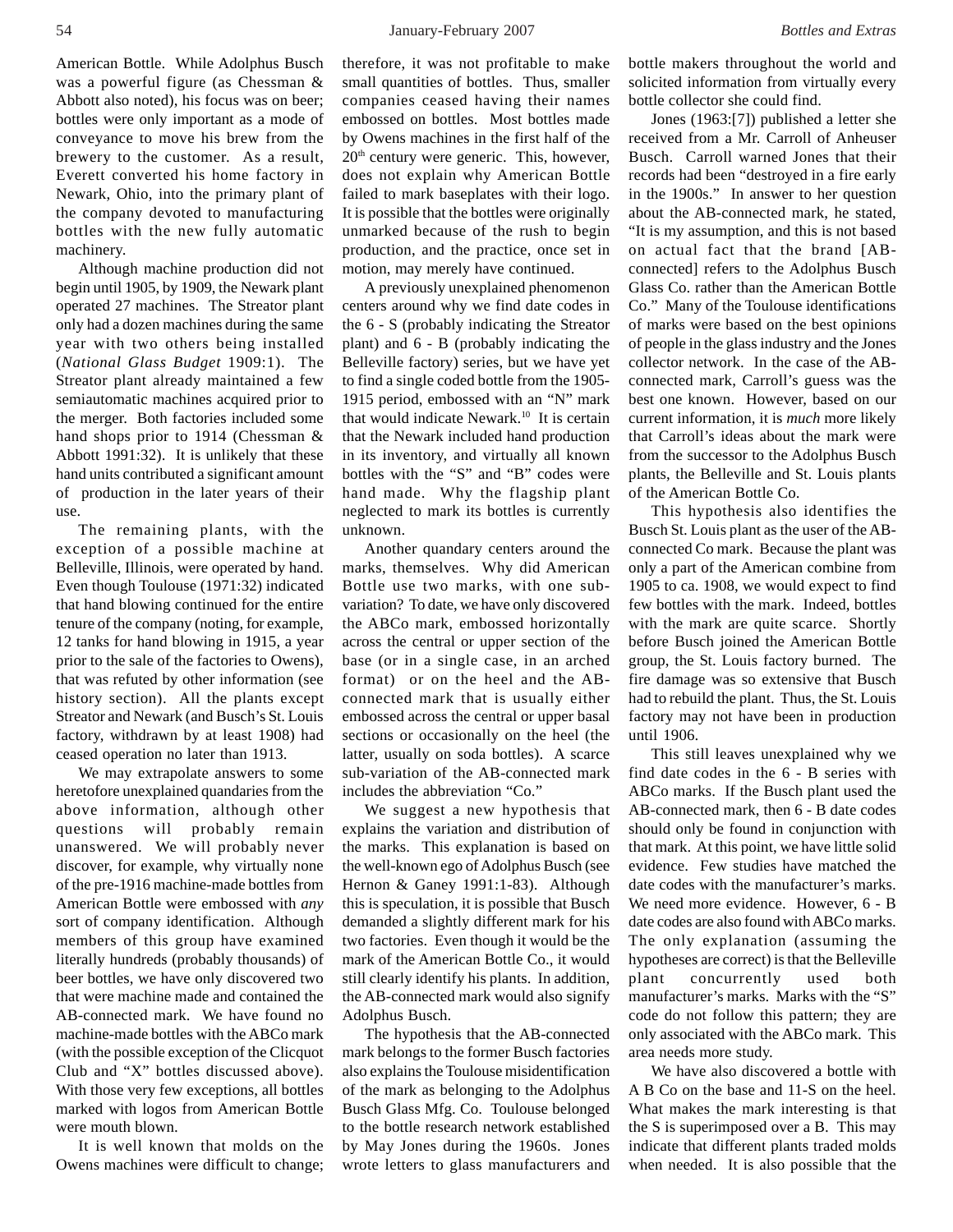original mold maker produced the error.

These explanations fail to address one pertinent issue: Where are the marks from the Massillon factories? Both Reed & Co (R&Co) and Massillon Bottle & Glass Co. (MB&GCo) used manufacturer's marks prior to their inclusion in the Ohio Bottle Co. If the "B" marks equal Belleville (or Busch), and the "S" marks indicate Streator (as we have assumed), why are there no marks for the Massillon plants? We have no answer. It is likely that many, possibly all, the ABCo marks with no accompanying date/plant codes were made at the Massillon plants.

**Table 1** below combines the above information into a composite.

# **Empirical Testing**

From March 20 through March 24, 2006, the BRG examined thousands of bottles (140 boxes) from the Tucson Urban Renewal (TUR) collection at the Arizona State Museum. A total of 69 bottles in the collection were marked on the base with one of the American Bottle Co. logos *and* accompanied by a date code on the heel.<sup>11</sup> We recorded both attributes.

Recording the TUR collection revealed a previously undocumented variation of the ABCo mark, this one in an arched format on the base, accompanied by the heelmark (date code) "7-B." Date codes associated with the horizontal ABCo mark included 6-B through 9-B; 6-S through 11-S (including 0-S, the 1910 mark); and S11. Elsewhere, Lockhart (2004c:51) recorded

the shift in 1911 to the letter "S" preceding the two-digit date code. This was only practiced by Streator (the Belleville factory had long since closed) and ceased in 1914 with the elimination of hand production at the remaining two plants (Streator and Newark). Although a few of the later date codes were recorded with no dash (-), the majority include dash ("S-12") rather than the "S12" format.

In contrast, the AB-connected mark (with one exception) only appeared with a "B" series, heel code extending from 6-B through 9-B. We listed a single "8-5" code in conjunction with the mark. This, however, was probably a mis-recording of a heel code that was very indistinct. The "5" could have been either an "S" or a "B" – although the "B" fits in better with the other recorded date codes for the mark. The single example of the AB-connected-plus-Co mark in the TUR collection had a "6- B" date code on its heel. The only other available example of the AB-connectedplus-Co mark we have observed also bore the "6-B" code on its heel.

All this brings to the fore some interesting ramifications. First, the ABconnected mark is only associated with date codes to 1909. This supports a 1909 closing date for the Belleville plant. The ABconnected mark is the only American Bottle mark found on machine-made bottles. Even though we have found no historical evidence to support machine production, we hypothesize that the former Busch plant in Belleville actually used some form of machine technology and embossed the ABconnected mark on some of those bottles.

The virtual exclusion of "S" codes associated with the AB-connected mark supports the idea that the logo was used at the Belleville plant. That identification is even further supported by the rarity of the AB-connected-plus-Co mark, in our sample only associated with a "6-B" date code. This is consistent with a use by the Busch St. Louis plant and the withdrawal of that plant from the combine as early as 1907 (certainly by 1908). Thus, the ABconnected series is only present with "B" codes, almost certainly indicating Belleville.

However, both Belleville and Streator appear to have used the ABCo mark. This mark is found with both the "B" series and "S" series date codes. As with the ABconnected mark, the "B" series only extends from "6-B" to "9-B." However, the "S" series extends from "6-S" to "11-S" as well as one marked "S11." As indicated above, we have evidence that the numbers were reversed in a series that extended from "S-12" to "S-14." Findings from the TUR collection indicate that the reversed number/letter series began in 1911. This suggests that Streator used the "S" date/ plant codes from 1906 to 1914.

It is strange that the company that originated the idea of date codes never used it on machine-made bottles until 1916. The Root Glass Co., for example began using date codes in 1909. Others picked up the idea in the teens. However, the Belleville

**Table 1 – American Bottle Co. Plants, Marks, and Dates (1905-1916)**

| <b>Plant Location</b>                                       | <b>Dates</b>   | <b>Mark</b>                                  | Date Code Style                     |
|-------------------------------------------------------------|----------------|----------------------------------------------|-------------------------------------|
| Newark, Ohio (former Edward H. Everett Co.)                 | 1905-1916      | None                                         | None                                |
| Streator, Illinois (former Streator Bottle & Glass Co.)     | 1905-1914      | ABC <sub>0</sub><br>(on mouth-blown bottles) | 6-S to $11-S$ ;<br>$S-11$ to $S-14$ |
| Streator, Illinois (former Streator Bottle & Glass Co.)     | 1905-1911      | ABCo Heelmark $*$                            | $6-S$ to 11-S                       |
| Belleville, Illinois (former Adolphus Busch Glass Mfg. Co.) | 1905-1909      | AB-connected and ABCo                        | $6-B$ to $9-B$                      |
| St. Louis, Missouri (former Adolphus Busch Glass Mfg. Co.)  | ca. 1906       | AB-connected $Co.**$                         | $6-B$                               |
| Massillon, Ohio (former Reed $& Co.$ )                      | 1905-1913      | ABC <sub>0</sub>                             | None                                |
| Massillon, Ohio (former Massillon Bottle & Glass Co.)       | 1905-1913      | ABCo                                         | None                                |
| Wooster, Ohio (former Wooster Glass Co.)                    | Closed in 1905 | None                                         | None                                |

\* These have been frequently recorded as SABCo mark.

\*\* This identification is hypothetical.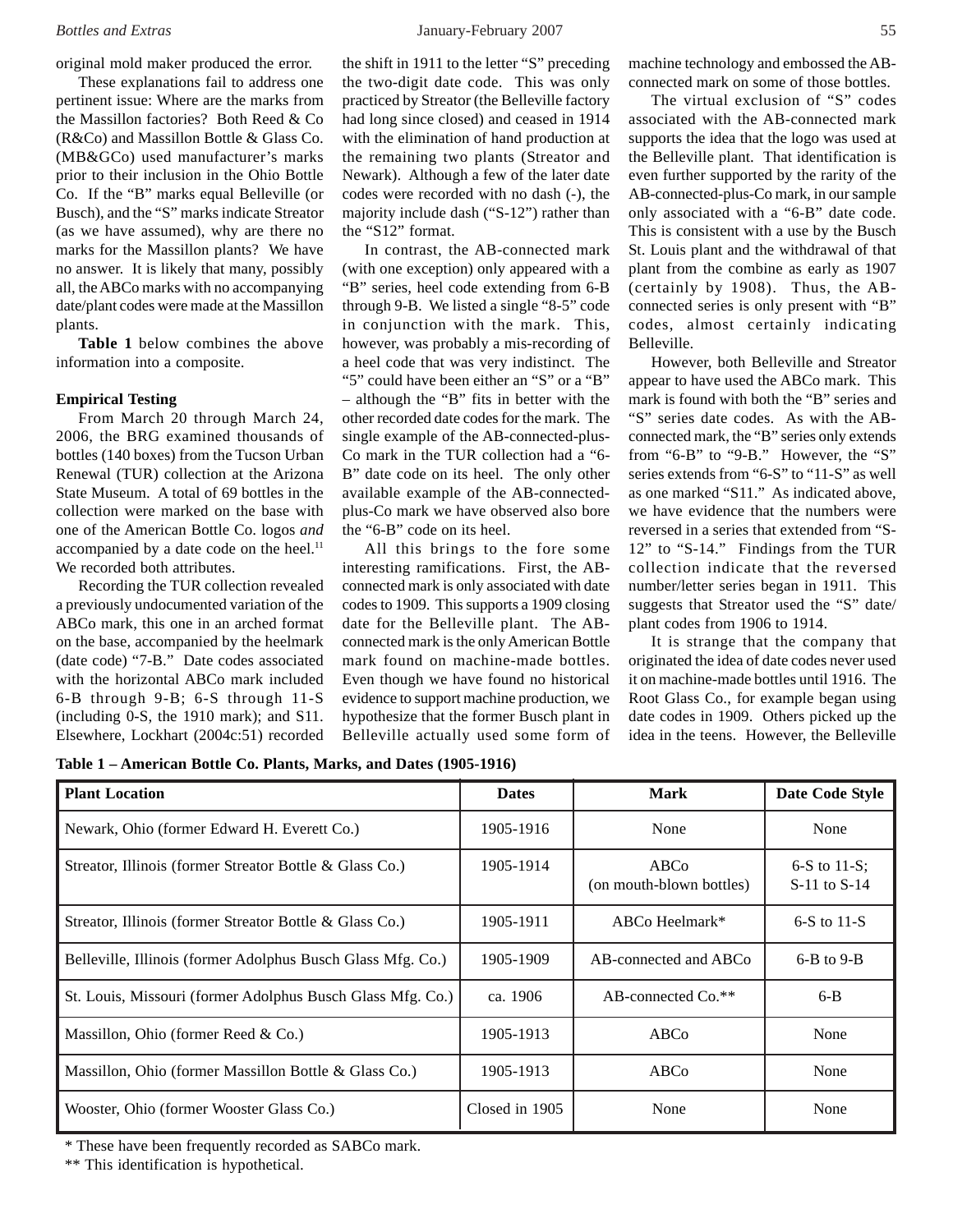factory seems to have abandoned the practice in 1909, and the Streator plant phased out the date codes more gradually. "S" codes become less common after 1911.

This may be connected with the lack of embossed labels on the machine-made bottles. Breweries and soda bottling works may only have been interested in the number of round trips for bottles that were distinctly theirs. The more generic, paperlabel bottles could have been reused by any company; therefore, the plants may have been uninterested in tracing round trips through date codes.

# **An Alternative Possibility**

One other connection may be salient. We found a Reed & Co. base in the TUR collection marked R&Co (arch)/38/087. A similar configuration showed up on a bottle marked AB(connected). Co./B 21/05. The TUR collection also contains one bottle embossed A. B. CO. (in an arch)/088/43 and one with A B CO (horizontal) /3/088. From their rarity and the crudity of manufacture, we deduce that the ABconnected-plus-Co. marks were only used for a short time. Therefore, the former Reed & Co. plant at Massillon, Ohio, possibly used the AB-connected-plus-Co. mark during the 1905-ca 1907 period, then switched to the ABCo mark.

# **Machine-Made Beer Bottles**

A possible explanation for the lack of machine-made bottles with American Bottle Co. marks requires a bit of background information. According to Krebs and Orthwain (1953:24, 26), Anheuser Busch was annually bottling about 100,000,000 bottles of beer by the mid-1890s. Even allowing about 30 round trips per bottle, that equals more than three million individual bottles used per year by a single (albeit the largest) brewery. A decade later, when the American Bottle Co. emerged from the Ohio Bottle Co., bottle sales were greatly increased. Most beer bottles were generic and used paper labels for product identification.

Although we cannot (at this time) produce direct evidence, it is very likely that American Bottle used its automatic machines to produce an enormous quantity of unembossed beer bottles. It is important to remember that the Owens machine had one dramatic flaw: it was only "successful in large production runs" (Miller & Sullivan 1984:86). The entire machine had to be shut down to change the mold on a single arm. Thus the machine was at its best when producing generic bottles – such as unembossed export beer bottles.

With such a large market for generic beer bottles, the company likely concentrated its machine efforts to filling the demand. Since the bottles, themselves, were generic, American Bottle did not waste the effort required to emboss marks on either the heel or the base. The demand for mold codes, embossed catalog numbers, and date codes to track bottles would not be felt until many years in the future. The much smaller market for the more expensive embossed beer and soda bottles was filled by mouth-blown products. To test this would require examining a large number of unembossed bottles to see if they showed the distinct Owens scars on their bases – which only American Bottle was licensed to produce, at least until 1916.

However, this fits with other styles of early bottles made by the Owens machine and may even have been an early hallmark. Charles Boldt Glass Mfg. Co., the Owens Bottle Co., and the Illinois Glass Co., the only three licensees allowed to make whiskey bottles, produced primarily unembossed bottles (i.e., no embossing on the sides of the containers) during the early years of the 20<sup>th</sup> century. The same may be said for catsup and grape juice bottles made by the Owens company. Thatcher, however, made embossed milk bottles with Owens machines, and Illinois Glass applied embossed labels to its medicinal bottles.

American Bottle certainly had the capacity to manufacture machine-made bottles. The Newark plant had 28 Owens machines that made "beer, malt and water [i.e., soda] bottles." Every 24 hours, the machines made "210 gross of pint beer bottles and 165 gross of quart beer bottles." The Streator plant had 24 machines. According to the 1914 report, the 17 sixarm machines "each . . . produces 140 gross of quart beer bottles and 170 gross of pint beer bottles in 24 hours." The seven tenarm machines "make 150 gross of quarts or 230 gross of pints in 24 hours" (*Journal of Industrial and Engineering Chemistry* 1914:864).

## **Conclusion**

The American Bottle Co. was a major producer of beer bottles and a lesser manufacturer of soda bottles during the 1905-1916 period. When the Owens Bottle Co. became the majority stockholder in American Bottle in 1916, changes in style

of production occurred. Probably due to impending National Prohibition, beer bottle production declined (dramatically after 1920, when such bottles were primarily used for near-beers), and soda bottle production increased.

Only two plants used the Owens Automatic Bottle Machines (the former Everett factory in Newark, Ohio and the former Streator Bottle & Glass Co. operation at Streator, Illinois), although all plants maintained hand production. All but the Newark and Streator plants had closed (or, in the case of St. Louis, been withdrawn from the combine) by 1913. Hand production decreased at the two major plants until it ceased in 1914.

The plants used two major manufacturer's marks, AB-connected and ABCo. Empirical evidence suggests that the AB-connected mark was used exclusively by the former Adolphus Busch plants at Belleville and St. Louis. Upon the withdrawal of the St. Louis plant ca. 1907, only Belleville used the mark. The ABCo mark was used by Belleville and the other plants, except Newark, which apparently used no manufacturer's marks.

American Bottle Co. retained its identity after the Owens Bottle Co. became the majority stockholder in 1916. Although the other plants were closed, Streator, and Newark used a new heel code to identify individual factories, combined with date codes (e.g., 16 S 3 for Streator). The plants used the new system, primarily on sideembossed bottles, until 1929, although use of the mark dramatically decreased after ca. 1918 due to the adoption of paper labels by the soda industry and the reduction (and eventual end) of beer bottle production during Prohibition.

A final basemark style (e.g., 26 S – with or without an underline) was used on otherwise unembossed bottles from ca. 1925 to 1930. Letters in these marks identified surviving American Bottle Co. plants (Streator and Newark), and the twodigit codes indicated the date of manufacture. These marks are found almost exclusively on Select-style soda bottles in emerald green and amber colors. Use of the mark extended into the first year of production (1930) of the new Owens-Illinois Glass Co.

#### **References:**

Ayres, James E., William Liesenbien, Lee Fratt, and Linda Eure

1980 "Beer Bottles from the Tucson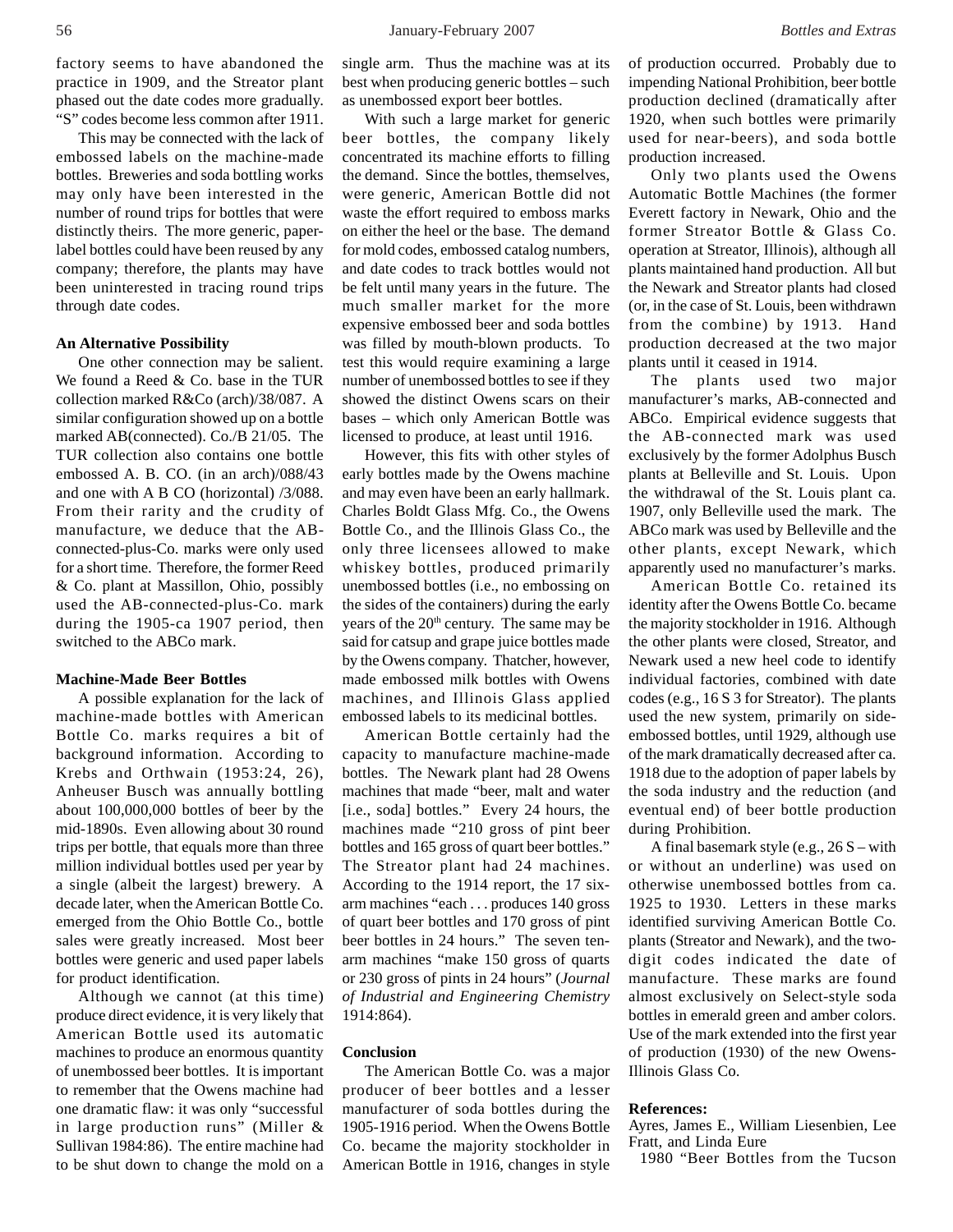Urban Renewal Project, Tucson, AZ." Unpublished manuscript, Arizona State Museum Archives, RG5, Sg3, Series 2, Subseries 1, Folder 220.

*Belleville News-Democrat*, December 27, 1998.

Casi's Coke Collection 2006 Casi's Coke Collection. http:// www.cokebottles.de/homer2.htm

Chessman, G. Wallace and Curtis W. Abbott 1991 *Edward Hamlin Everett: The Bottle King.* Robbins Hunter Museum, Granville, Ohio.

#### *Commoner & Glassworker*

1908 "Pith of the Week's News: All the New of the Glass Trade Compiled on Condensed form for Quick Reading." *Commoner & Glass Worker* 26(48):1.

1909 "Effect of Prohibition Movement." *Commoner & Glassworker* 27(38):2.

# Feldhaus, Ron

1986 *The Bottles, Breweriana and Advertising Jugs of Minnesota 1850- 1920, Volume 1: Beer, Soda, Household*. North Star Historical Bottle Collectors Association, Minneapolis, MN.

# Fowler, Ron

1998 *Ice-Cold Soda Pop 5¢: An Illustrated History of Oregon Soda Pop Bottling*. Privately published, Seattle, Washington. [Revised version of the 1981 edition]

#### Hernon, Peter and Terry Ganey

1991 *Under the Influence: The Unauthorized Story of the Anheuser-Busch Dynasty*. Simon & Schuster, New York.

# Hopson, Kathy

2000 "Company Profiles: The Clicquot Club & Frostie Rootbeer." *Soda Pop Dreams Magazine* 3(3).

#### Jones, May

1963 *The Bottle Trail, Volume 3*. Nara Vista, New Mexico.

# Johnson, Virgil S.

1971 *Millville Glass: The Early Days*. Delaware Bay Trading Co., Millville.

*Journal of Industrial and Engineering Chemistry*

1914 "The Present Status of the Glass Bottle Industry in the United States." *Journal of Industrial and Engineering Chemistry* 6(10):864-865.

#### Kane, Ruth

1978 *Wheat, Glass, Stone and Steel: The*

*Story of Massillon*. Privately published, Massillon, Ohio.

- Krebs, Roland and Rercy J. Orthwein 1953 *Making Friends is Our Business: 100 Years of Anheuser-Busch*. Cuero Press, n. p.
- Kroll, Wayne, L. 1972 *Wisconsin Breweries and Their Bottles*. Privately Published, Jefferson, Wisconsin.

#### Lindsey, Bill

2006 "Historic Glass Bottle Identification & Information Website." http:// www.blm.gov/historic\_bottles/index.htm

Lockhart, Bill

2003 "Exploring the Chronology of Soft Drink Bottles from El Paso, Texas, Part 2: Embossed, Machine-Made Bottles from El Paso's Three Largest Bottlers." *The Artifact* 41:21-45.

2004a "The Dating Game: The AB-Connected Mark." *Bottles and Extras* 15(2):16-17.

2004b "New Insights: The Adolphus Busch Manufacturing Mark." *SHA Newsletter* 37(1):34-35. (Society for Historical Archaeology)

2004c "The Dating Game: Liberty Glass Co, Lamb Glass Co., and Updates." *Bottles and Extras* 15(4):48-51.

2006 "Buck Glass Co.: A Manufacturer of ACL Soda Bottles." *The Soda Fizz* 4(4):12-15.

- Miller, George L. and Tony McNichol 2002 "Dates for Suction Scarred Bottoms: Chronological Changes in Owens Machine-Made Bottles." Paper presented at the 2002 SHA meetings, Mobile, Alabama.
- Miller, George L. and Catherine Sullivan 1984 "Machine-made Glass Containers and the End of Production for Mouth-Blown Bottles." *Historical Archaeology* 18(2):83-96.

# Miller, Michael R.

1999 *A Collector's Guide to Arizona Bottles & Stoneware: A History of Merchant Containers in Arizona*. Privately Printed, Peoria, Arizona.

Minton, Lee W. 1961 *Flame and Heart: A History of the Glassblowers Association.*" Merkle.

Mobley, Bruce

2004 Dictionary of Embossed Beers. http://brucemobley.com

Moody's Investors Service 1932 *Moody's Manual of Investments:*

*American and Foreign*. Moody's Investors Service, New York, New York.

*National Glass Budget* 1904a "Massillon's Bottle Industry." *National Glass Budget* 20(8):9.

1904b "Glass Business Slow in Massillon." *National Glass Budget* 20(23):6.

1904c "Wooster Factory Shut Down." *National Glass Budget* 20(24):4.

1904d "Additional Fires Lighted at Massillon." *National Glass Budget* 20(28):10.

1904e "Big Bottle Company Organized." *National Glass Budget* 20(8):10.

1904f "The Owens Bottle Machine." *National Glass Budget* 20(15):1.

1904g "The Ohio Bottle Combine." *National Glass Budget* 20(19):8.

1904h "Increasing Beer Bottle Output. *National Glass Budget* 20(32):5.

1904i "The Blowing Machine as a Depressor of Prices." *National Glass Budget* 20(18):1.

1905a "An Owens Machine at Newark." *National Glass Budget* 20(50):6.

1905b "Busch Factory Idle." *National Glass Budget* 20(39):6.

1905c "Valuable Properties Acquired by the \$10,000,000 Trust Just formed." *National Glass Budget* 21(16):1.

1905d "The Owens Bottle Machine." *National Glass Budget* 20(45):11.

1905e "Owens Machines at Newark." *National Glass Budget* 21(9):8.

1905f "The Wooster Bottle Plant." *National Glass Budget* 21(28):9.

1905g "The American Bottle Company." *National Glass Budget* 21(15):9.

1905h "The American Bottle Co." *National Glass Budget* 21(16):1.

1905i "Apprentices Not Wanted." *National Glass Budget* 21(30):4.

1909 "Steady March of Progress." *National Glass Budget* 9:1.